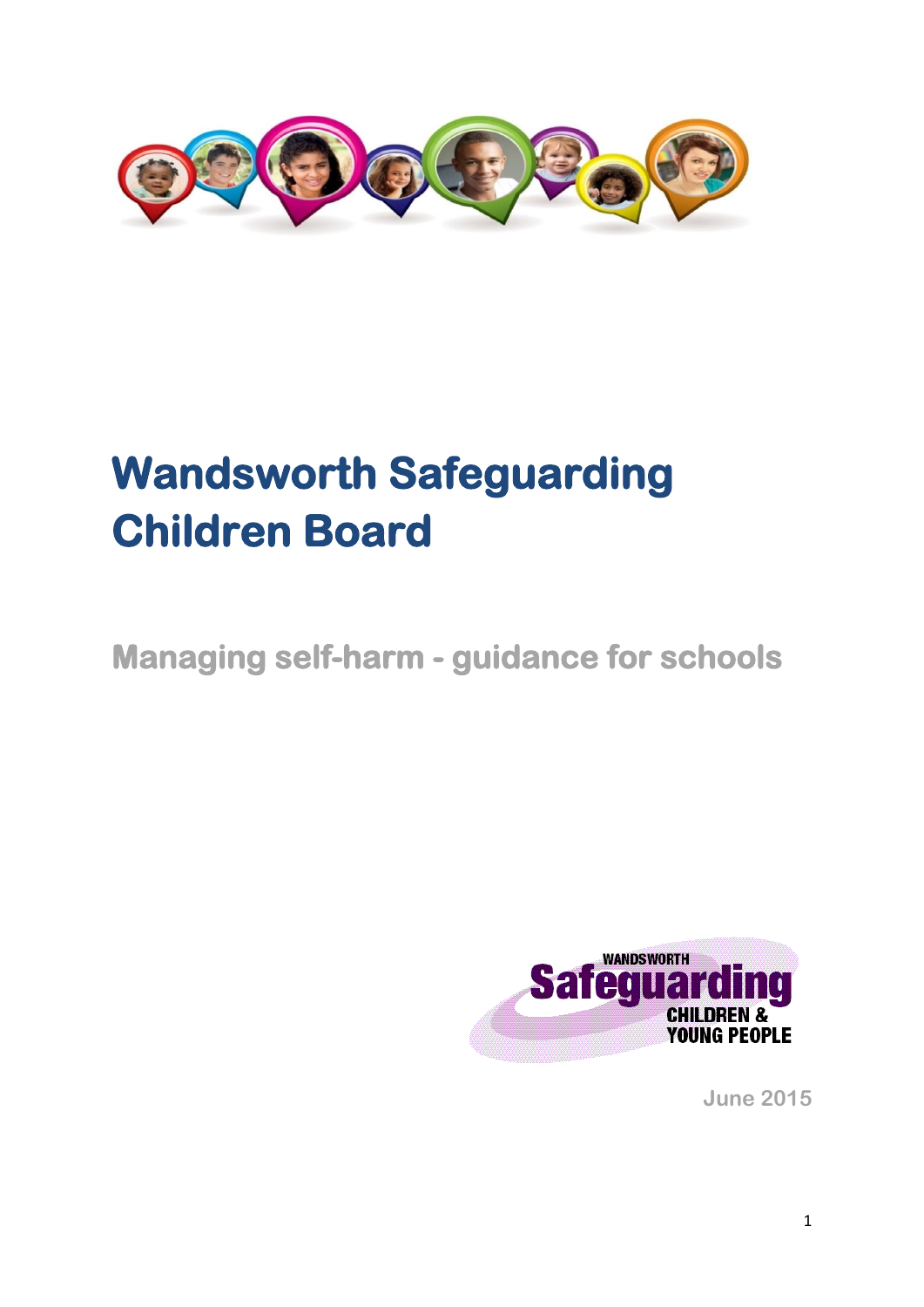# **Contents**

| vulnerabilities / other issues that affect the pupil and contribute to self-harming behaviours  9 |
|---------------------------------------------------------------------------------------------------|
|                                                                                                   |
|                                                                                                   |
|                                                                                                   |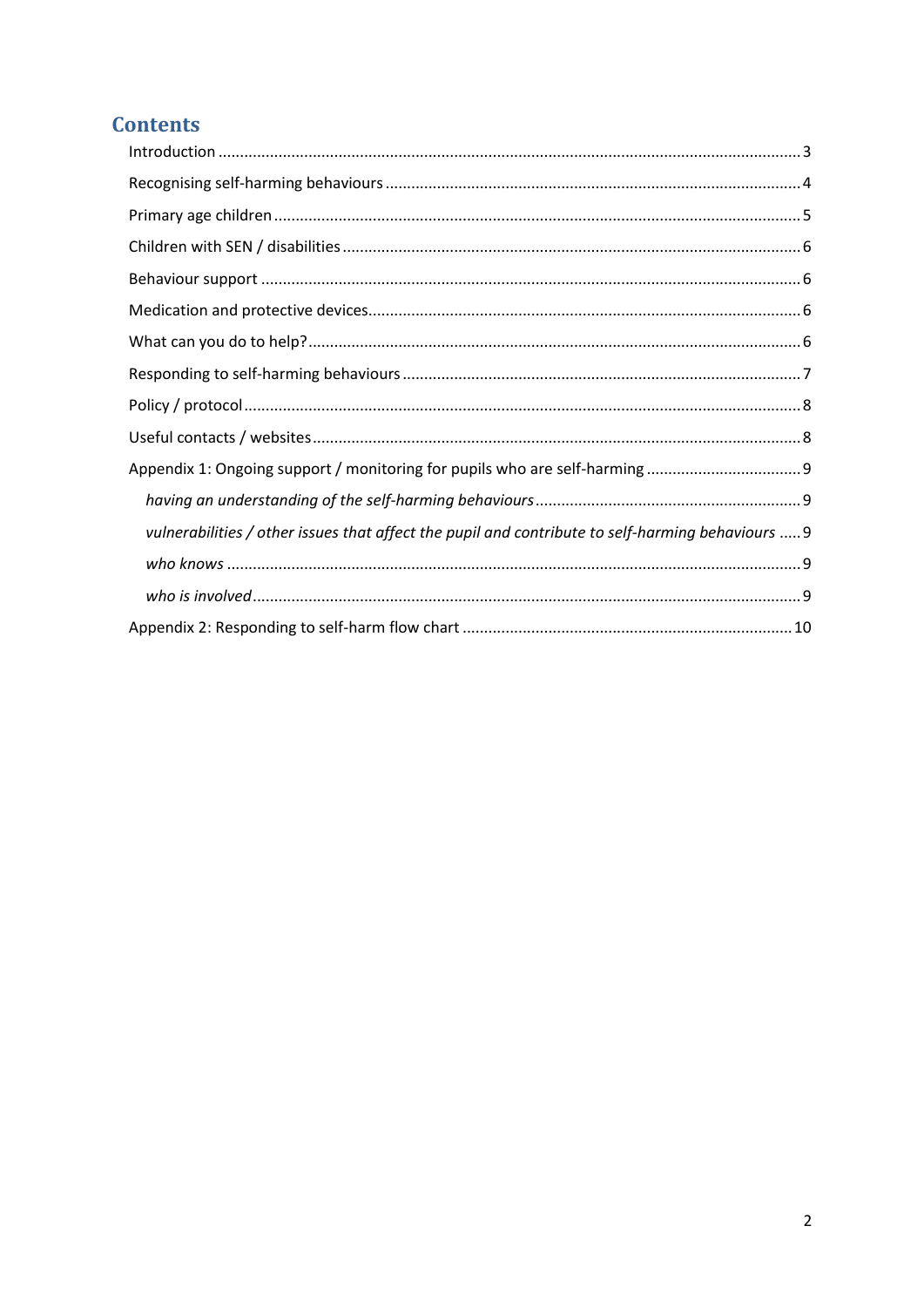# Managing self-harm - guidance for schools

### <span id="page-2-0"></span>**Introduction**

Self-harm in school-aged children and young people is a very real issue that all schools need to take seriously. Self -harm is increasingly recognised as an issue schools have to deal with and therefore it is important that all school staff have a general understanding of self-harm, are aware of signs to look out for and know what to do if they become aware that a pupil is self- harming.

This document has been developed in consultation with key partners and schools to provide practical guidance for schools in

- recognising self-harming behaviours
- increasing understanding and awareness of self-harm and risk factors
- providing guidance for staff
- responding effectively both strategically and in respect of individual pupils
- talking to parents and aspects of confidentiality
- helping key staff to consider how to best support colleagues who have been working with pupils who self-harm

Self-harming is when someone chooses to inflict pain on themselves or cause themselves harm or injury in some way. It includes, but is not limited to, cutting, overdosing (self-poisoning), hitting, burning or scalding, pulling hair, picking or scratching skin, self asphyxiation, ingesting toxic substances, and fracturing bones. Some young people harm themselves in less obvious, but still serious ways such as taking drugs, having unsafe sex, binge drinking or developing eating disorders. Self-harm is often habitual, chronic and repetitive and can escalate in frequency and severity.

It can feel to other people that these things are done calmly and deliberately – almost clinically. But we know that someone who self-harms is usually in a state of high emotion, distress and unbearable inner turmoil. Some people plan to self-harm in advance; for others, it happens on the spur of the moment. Some people self-harm only once or twice, but others do it regularly – it can be hard to stop.

For many children and young people self-harm is a way to communicate emotional distress. Selfharm is a behaviour, and behaviours are a way of communicating feelings. Therefore self-harm is one way of communicating high levels of distress and is often an expression of the need for hard-tomanage feelings to be validated and understood. However, like any behaviour, self-harm may be used to seek help for unmet needs. It is important to understand what these needs are and how they might be met. It is important to remember that the needs are legitimate; the young person may need to find more functional ways to get them met. It could be that there is a problem at home, or an issue of bullying, and they feel no one is listening to them or hearing them.

There is not one 'type' of person who self-harms. Some groups are more vulnerable than others but each case is individual. Whilst self-harm may be used to attract attention to unmet needs, it is not about seeking attention per se. It is not a way of fitting in. These sort of prejudices and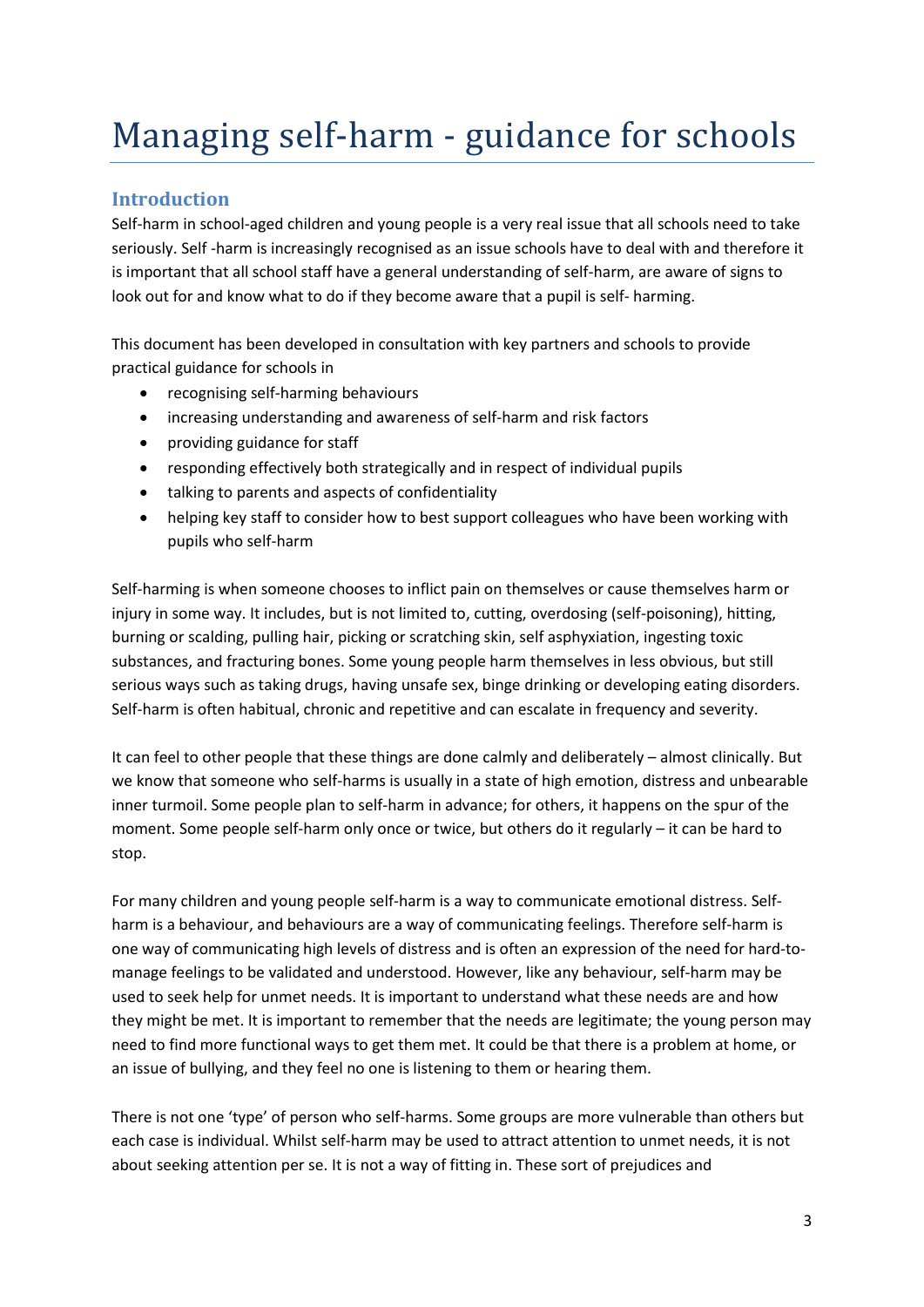misconceptions about self-harming behaviour may lead people to believe they 'know' who selfharms and why. However, each person is unique and will have found the practice of self-harm by their own route, and rely on it at times of stress due to the release and relief it offers them. The reality is that:

- boys are affected by self-harm as well as girls but are less likely to tell anyone about it
- self- harm is not just attention seeking or a 'fashion fad', although the potential for the behaviour to escalate within some groups of young people (copycat behaviour) is a recognised factor
- it is not easy for a young person to stop self-harming behaviour
- young people from all walks of life can be affected by self-harm, regardless of their social or ethnic background

If a pupil is self-harming it can be very upsetting for the adults around them. People often think that self-harm is closely linked to suicide; however the vast majority of people who self-harm are not trying to kill themselves. It's their way of coping with difficult feelings and circumstances, and those who self-harm say their behaviour is about trying to stay alive and coping, rather than killing themselves.

It is not always clear from the apparent severity of the self-harm what the intention is. If you find that a pupil is self-harming, it gives you a real opportunity to help them deal with the underlying problems they are wrestling with. Therefore, it is important that each individual's intent when selfharming is explored. It is possible that some incidents of self-harm may go too far and accidentally end up as suicide, and it must be recognised that the emotional distress that leads to self-harming behaviours can also lead to suicidal thoughts and actions. However, in essence, the two are very different, with different intended outcomes. All incidents of self-harm must be taken seriously, the underlying issues explored and emotional support given in order to minimise any greater risk. Any mention of suicidal intent should be taken seriously and acted upon as a matter of urgency.

Remember that anyone can self-harm, including very young children. Self-harm can affect those from all family backgrounds, religions, cultures and demographic groups. Self-harm affects both males and females and boys are less likely to tell anyone about it. Those who self-harm often keep this to themselves for a long time and opening up to anyone else can be very difficult. It is not easy to stop self-harming once the pattern is established.

#### <span id="page-3-0"></span>**Recognising self-harming behaviours**

Young people can feel they have very little control over their circumstances and this leaves them with limited ways of expressing their frustrations and feelings. It is important to remember that selfharm often communicates something that the young person is unable to say through other means – understanding this element may assist in reducing or preventing recurrence. There are many reasons why a young person may harm themselves. These are best understood by considering the perspective of the young person, who may self-harm because

- it is a way of dealing with intense and negative feelings it provides a sense of relief afterwards
- it is a way to communicate distress, especially for young people who lack other routes to express themselves and to have this distress validated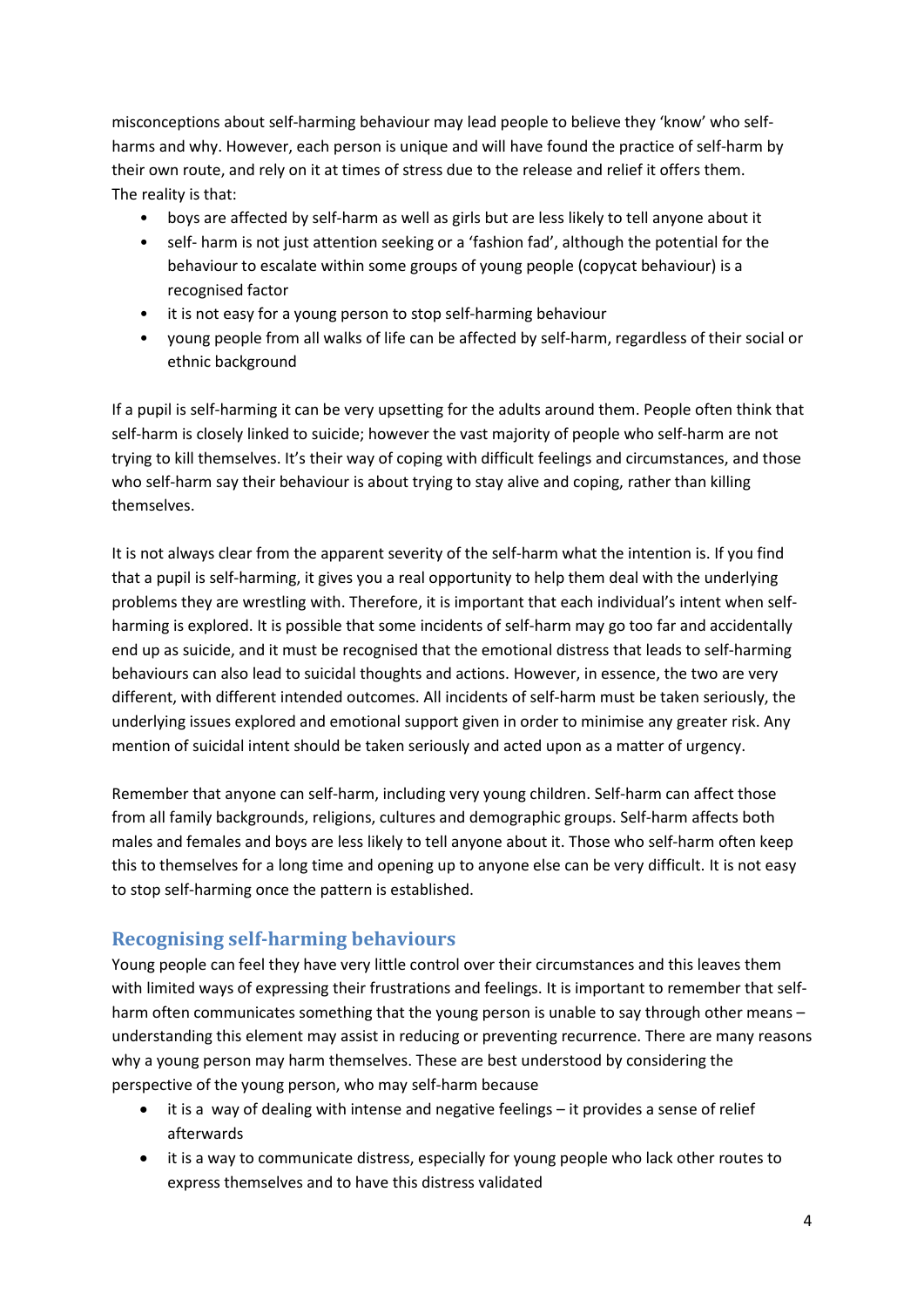- it is a way to relieve feelings of hurt and anger towards others
- it can be a way to influence or control others or to try and elicit affection or confirm love from those close to them

There are some factors that contribute to the risk of self-harm. Some of the factors most commonly identified include

- attempted suicide or self-harm by a family member
- low self-esteem
- mental health problems, such as depression
- family conflict (periods in care, parental separation)
- on-going family relationship problems
- family circumstances (parental criminality; poverty; reconstituted families; more than 5 children in the family
- past or present physical or sexual abuse
- family models of self-harm
- bullying (including cyber-bullying and homophobic bullying)
- feeling under intense pressure to succeed / achieve / be perfect

For some young people there not be any warning signs and many of those who self-harm will take great care to conceal their behaviour and any injuries. A change in behaviour, attitudes or attendance at school may be significant and it is important that these are followed up and the pupil is given opportunities to discuss any worries they may have. Some indicators that a young person may be self-harming or may be at risk of self-harming are

- risky behaviours (e.g. drug taking; alcohol or substance misuse; casual sexual activity)
- lack of self-esteem / feeling overly negative about themselves
- depression, tearfulness, low motivation
- being bullied or bullying others
- social withdrawal
- significant change in friendships
- regularly bandaged wrists / arms
- obvious burns, cuts or scratches (that do not appear accidental)
- a reluctance to participate in activities which involve changing clothes
- wearing long sleeves even in very hot weather
- bald patches (hair may have been pulled out)
- unusual eating habits

#### <span id="page-4-0"></span>**Primary age children**

Self-harm is less prevalent with the younger age groups than in adolescence – research shows that most young people who harm themselves are aged between 11 and 25; however self-harming behaviours can be seen as a response to stress in very young children and primary aged children of any age at any time. Common self-harming behaviours in primary children include biting, scratching or pinching themselves, hair-pulling and banging their bodies / heads. Eating disorders are also increasingly being seen within the younger age groups.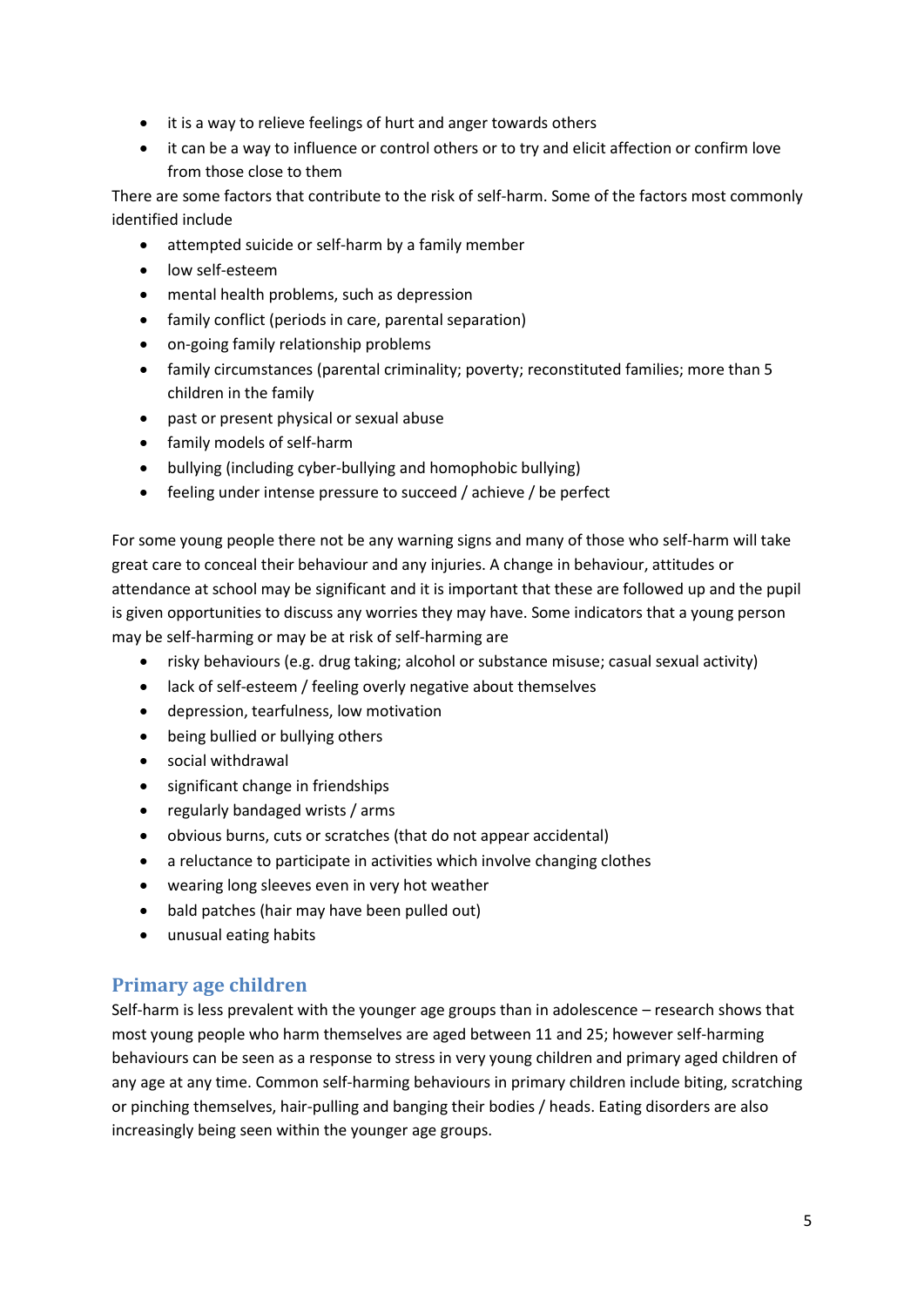# <span id="page-5-0"></span>**Children with SEN / disabilities**

Some children with complex needs may self-harm frequently and the profile of their behaviours will often be similar to that described above for the younger children.

Common types of self-harming behaviour shown by people with severe learning disabilities include: eye poking, self-biting, head banging and skin picking. People have an increased risk of displaying this type of behaviour if they have:

- severe or profound learning disabilities
- sensory impairments (e.g. blind, deaf)
- poor expressive language skills (e.g. no speech)
- poor mobility
- autism

#### <span id="page-5-1"></span>**Behaviour support**

Help with this type of behaviour is usually given by **psychologists** or **behavioural specialists**. They will try to work out what 'message' the person is trying to say and then teach them a better way to 'say' it. The reasoning behind this is that:

- children and young people with severe learning disabilities and self-harm have often learnt to 'use' their self-harm to communicate with others.
- they are not always doing this on purpose.
- they may have discovered by accident that if, for example, they hit their head, their mother or carer will come over and give them a drink or a cuddle.
- the 'messages' that self-harm often seems to convey include 'come here', 'go away', 'I want a drink' (or food or a toy), 'I'm bored' or 'I need help'.

It is hard to teach better ways to 'say' things, when someone has very few language skills. Professionals have tried teaching people to use new signs or picture cards to replace self-harm and show their teachers or carers what it is they want. This is often the treatment of choice.

#### <span id="page-5-2"></span>**Medication and protective devices**

There is not much research to show that medicine can help with reducing self-harming behaviour. People often try to use protective devices (e.g. helmets, arm splints or padding) if a person's selfharm is very severe. These devices are best used as **short term** measures, as people can become dependent on them and they can limit how much the person can move.

#### <span id="page-5-3"></span>**What can you do to help?**

Professionals can do a range of things when a person is showing self-harming behaviour:

- Consider **pain** as a cause
- Teach communication skills
- Think about basics such as; are they hungry, need a drink, need the toilet, bored, over stimulated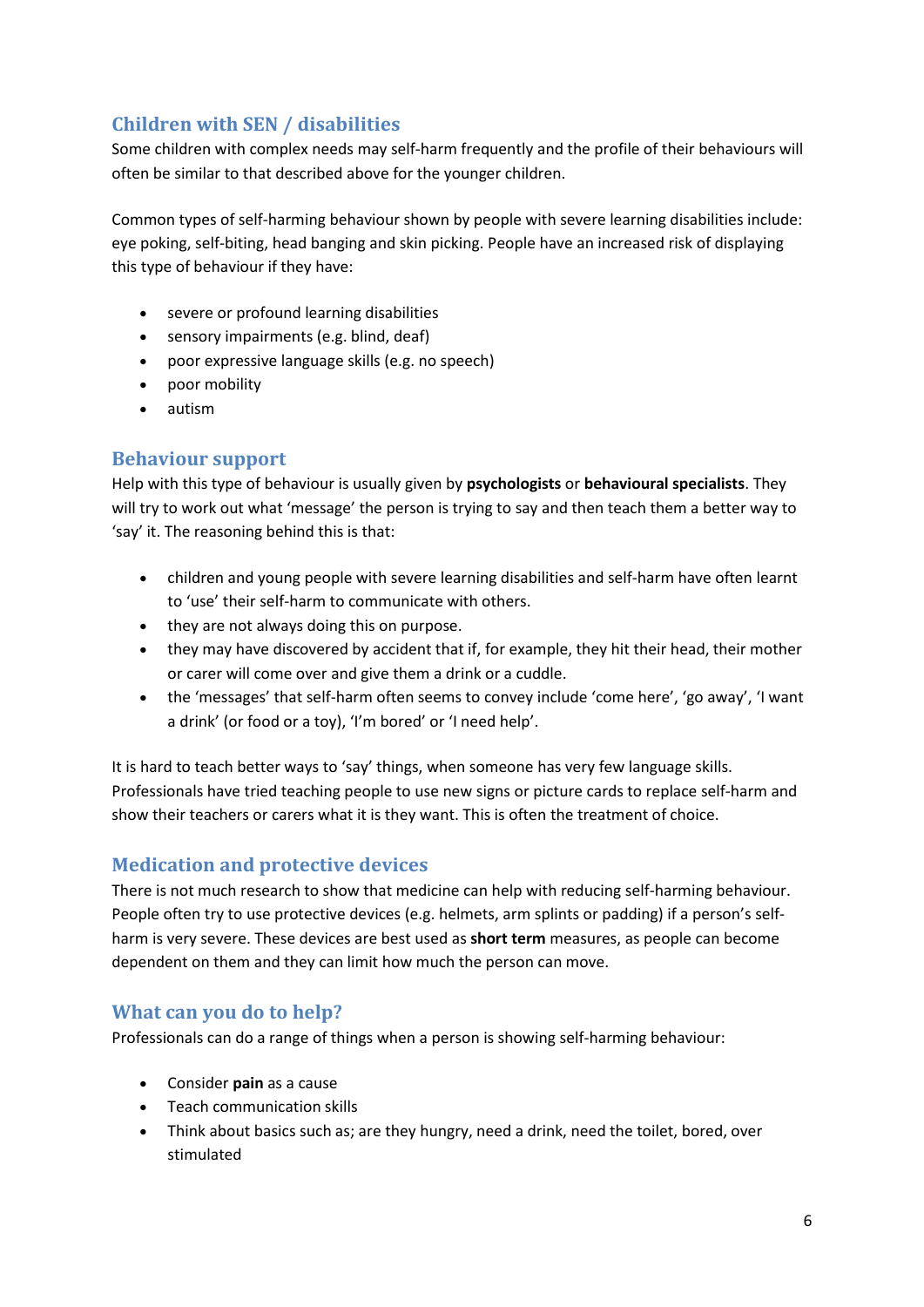- Ensure that the person is safe, but try not to react to the self-harm as though it were a 'message'
- Seek advice from a psychologist or behavioural specialist
- Refer to school nursing service

#### <span id="page-6-0"></span>**Responding to self-harming behaviours**

Be alert to and recognise any warning signs that a pupil may be engaging in self-harming behaviours. Pupils may disclose to an adult in school and guidance is given below for responding to the initial disclosure. Any disclosure or other concern about self-harm should be passed to the designated lead. Some pupils may choose to confide in another pupil, rather than an adult, so it is crucial that pupils receive input in the curriculum so that they are confident in knowing what to do if they are worried about a friend.

If a pupil discloses self-harming to an adult in school, that adult should:

- listen actively to the pupil and remain calm and non-judgemental; try to validate the young person's feelings and understand their experience
- allow the pupil to have some time and space to talk if possible as an important part of beginning to manage self-harm is feeling heard, however this may need to be balanced with the need to gently ask some important questions
- establish whether the pupil may need medical attention and ensure this is accessed where needed
- establish whether the pupil's parent(s) or other family members are aware that they are self-harming
- ensure that, although confidentiality may be a key concern for some pupils, they understand that it is not possible for the adult to offer complete confidentiality and information will be appropriately shared
- encourage the pupil to seek alternative coping mechanisms
- inform the designated lead as soon as possible and seek advice if necessary about the actions which need to be taken

The designated lead should:

- ensure they have the details of the concern / disclosure clear
- follow up any immediate actions required
- consider what contact may need to be made with the parent / carer and how this will be handled. If the parent is not aware of the concerns / self-harming discuss this with the pupil and try and give them as much control as possible over the process
- consider whether the pupil is safe to leave site and if not the actions that are needed
- seek advice if needed
- refer on as appropriate (e.g. to school nurse / school counsellor, CAMHS if threshold met, children's social care if concerns re safety of pupil)
- maintain up-to-date records of pupils who are known to self-harm, known incidents and other concerns about the pupil
- complete risk assessments and monitor and assess each pupil at regular intervals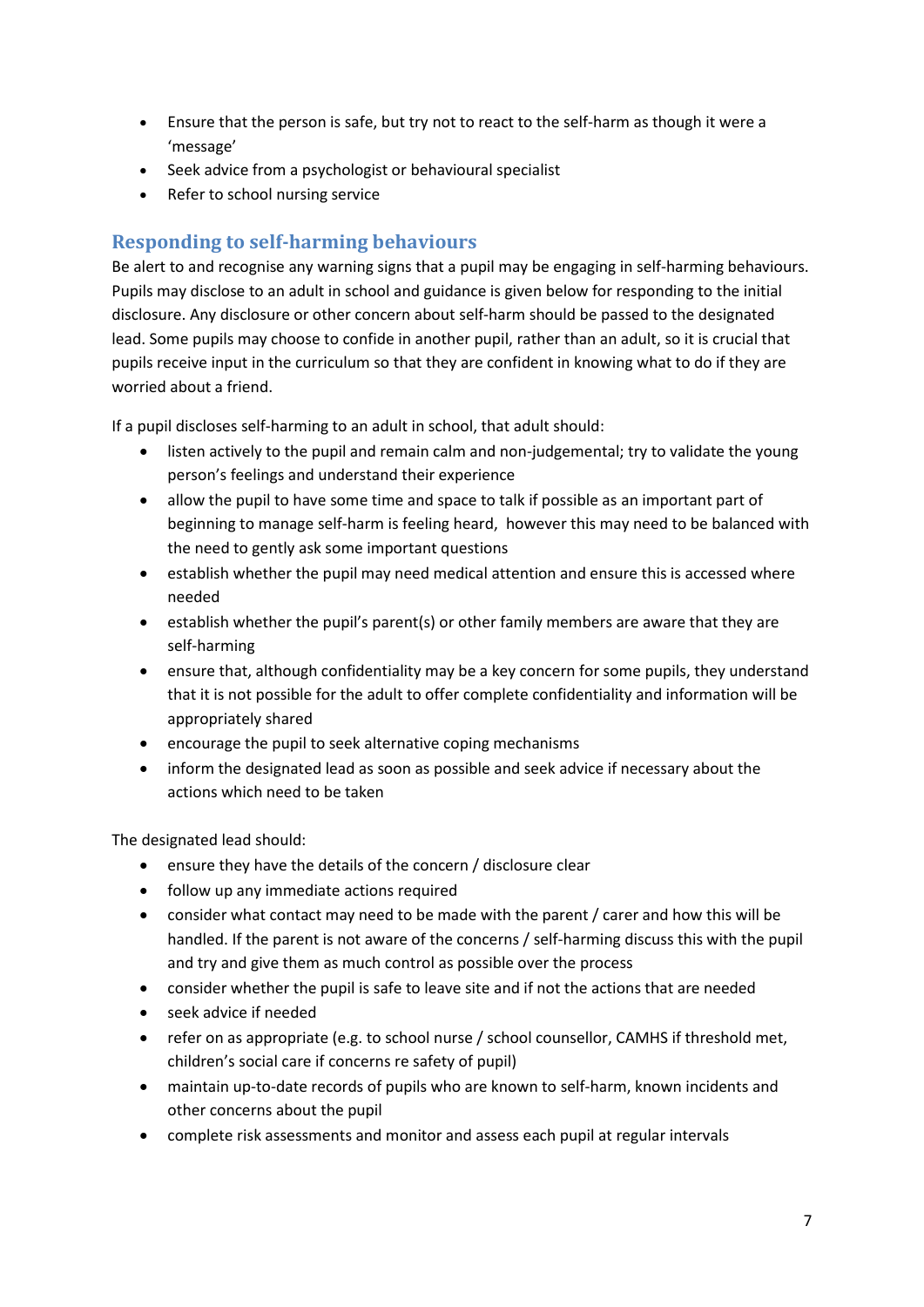# <span id="page-7-0"></span>**Policy / protocol**

All schools should have a policy / protocol for responding to self-harm. A model policy is attached.

Further guidance on monitoring pupils who self-harm is attached as Appendix 1 and a flow chart for responding to self-harm disclosures and concerns is at Appendix 2.

It is useful to have some information available for pupils, parents and staff which can be in a format which is displayed on noticeboards or as booklets or fact sheets which can be given to parents or pupils if self-harm is known or suspected.

## <span id="page-7-1"></span>**Useful contacts / websites**

| <b>Wandsworth CAMHS</b>             |          | Access service 020 3513 6631 |
|-------------------------------------|----------|------------------------------|
| MASH/ Referral & Assessment service |          | 020 8871 6622                |
| www.lifesigns.org.uk                |          |                              |
| www.selfharm.co.uk                  |          |                              |
| www.childline.org.uk                | Helpline | 0800 1111                    |
| www.youngminds.org.uk               | Helpline | 0808 802 5544                |
| www.samaritans.org.uk               | Helpline | 08457 90 90 90               |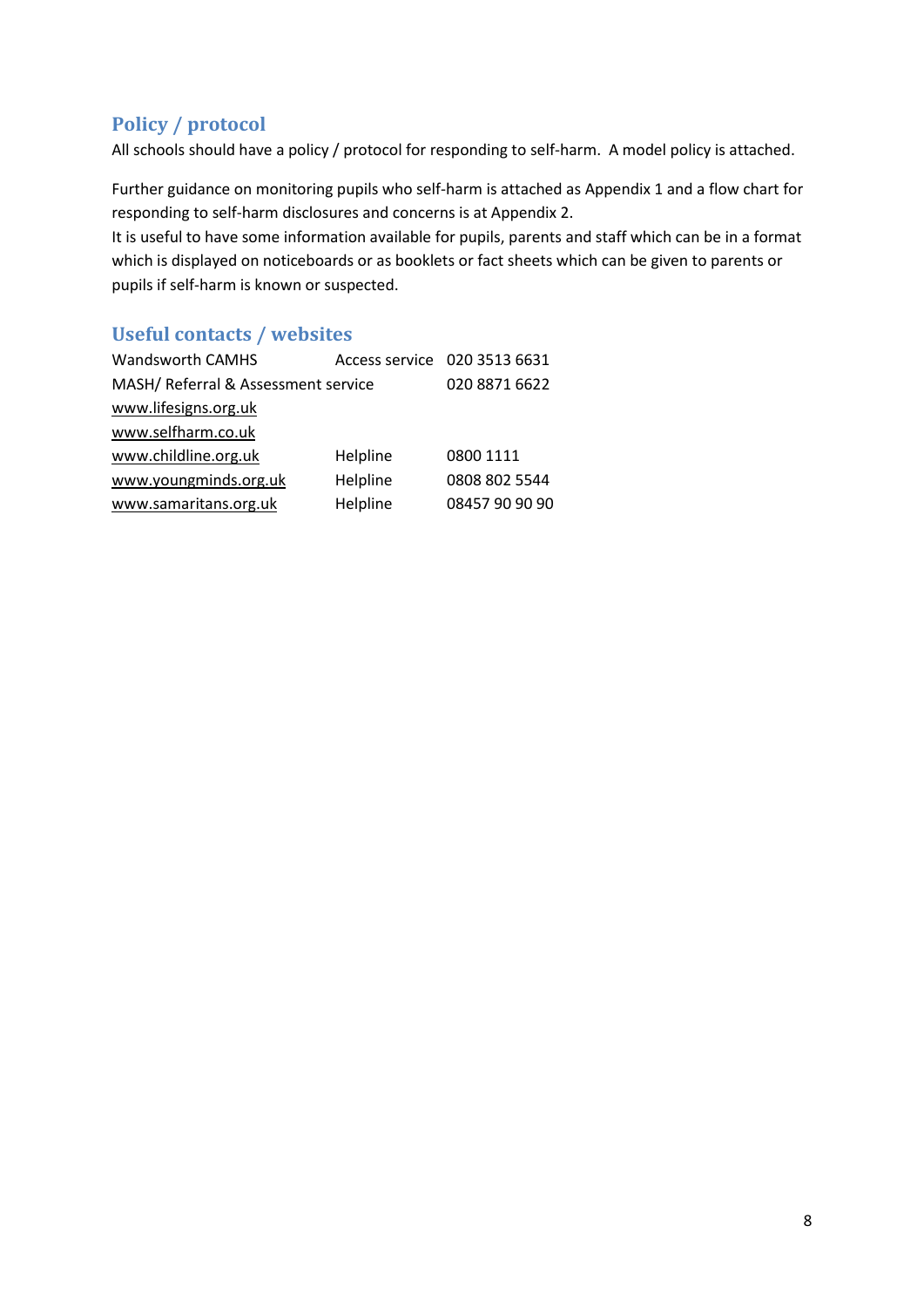# <span id="page-8-0"></span>**Appendix 1: Ongoing support / monitoring for pupils who are self-harming**

It is important to assess the young person at regular intervals as behaviours may change and evolve over time. It is good practice to keep a record of these discussions with pupils and their parents (where applicable).

It is likely that other professionals may be involved with these pupils, so a system of reviews may involve ongoing discussion with these professionals. In some cases these will be colleagues within the school setting (e.g. school counsellor or school nurse, learning mentors etc.). For others a more formal TAC will be needed where social workers, CAMHS or others are working with the pupil and their family.

Some key issues you may wish to consider are

#### <span id="page-8-1"></span>*having an understanding of the self-harming behaviours*

- when they are most likely to occur
- what form they take
- did the young person tell anyone?

#### *degree of intent and risk of further self-harm*

- how long has the behaviour been going on?
- was the act impulsive or planned?
- what triggered recent incidents?
- what made them feel so bad?
- any pattern of incidents?
- are the behaviours escalating or reducing?

#### <span id="page-8-2"></span>*vulnerabilities / other issues that affect the pupil and contribute to self-harming behaviours*

- trauma family violence; abuse; bullying
- life events parental separation / divorce; bereavement; exam pressure
- cultural factors identity; sexuality; language
- social support friendship / relationship breakdown; isolation
- family parental mental health / illness; complex needs; large families

#### <span id="page-8-3"></span>*who knows*

- who is aware of the self-harming and who can the young person talk to?
- are parents fully aware and how supportive are they?
- what support is the young person getting?

#### <span id="page-8-4"></span>*who is involved*

- what referrals have been made?
- how is that going?
- is any other referral needed? If so to whom?
- Is there a risk assessment in place? If so, does it need to be reviewed? If not, is one required?